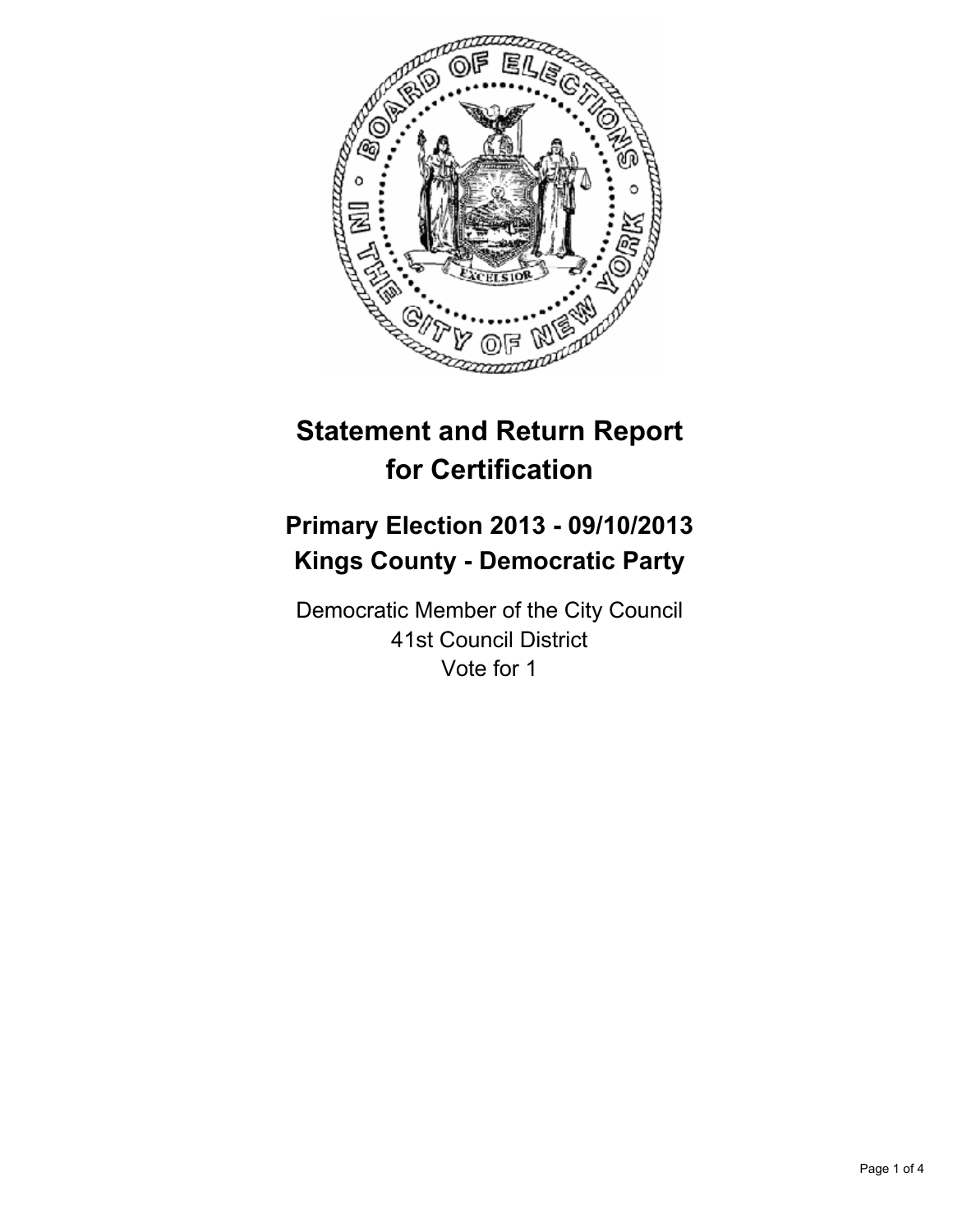

# **Assembly District 43**

| <b>EMERGENCY</b>       | 4     |
|------------------------|-------|
| ABSENTEE/MILITARY      | 58    |
| <b>FEDERAL</b>         | 0     |
| SPECIAL PRESIDENTIAL   | 0     |
| AFFIDAVIT              | 36    |
| <b>KATHLEEN DANIEL</b> | 306   |
| <b>STANLEY KINARD</b>  | 169   |
| DARLENE MEALY          | 952   |
| <b>Total Votes</b>     | 1.427 |

### **Assembly District 54**

| <b>Total Votes</b>     | 14 |
|------------------------|----|
| DARLENE MEALY          | 10 |
| <b>STANLEY KINARD</b>  |    |
| <b>KATHLEEN DANIEL</b> | 3  |
| AFFIDAVIT              |    |
| SPECIAL PRESIDENTIAL   | 0  |
| <b>FEDERAL</b>         | 0  |
| ABSENTEE/MILITARY      | 0  |
| <b>EMERGENCY</b>       | 0  |

#### **Assembly District 55**

| <b>EMERGENCY</b>            | 256   |
|-----------------------------|-------|
| ABSENTEE/MILITARY           | 102   |
| <b>FEDERAL</b>              | 0     |
| SPECIAL PRESIDENTIAL        | 0     |
| <b>AFFIDAVIT</b>            | 119   |
| <b>KATHLEEN DANIEL</b>      | 1,039 |
| <b>STANLEY KINARD</b>       | 895   |
| DARLENE MEALY               | 3,947 |
| DELANI MASHARIKI (WRITE-IN) |       |
| WANICE JAMES (WRITE-IN)     |       |
| <b>Total Votes</b>          | 5,883 |

### **Assembly District 56**

| <b>Total Votes</b>     | 1,303 |
|------------------------|-------|
| DARLENE MEALY          | 771   |
| <b>STANLEY KINARD</b>  | 186   |
| <b>KATHLEEN DANIEL</b> | 346   |
| AFFIDAVIT              | 28    |
| SPECIAL PRESIDENTIAL   | 0     |
| <b>FEDERAL</b>         | 0     |
| ABSENTEE/MILITARY      | 22    |
| <b>EMERGENCY</b>       | 30    |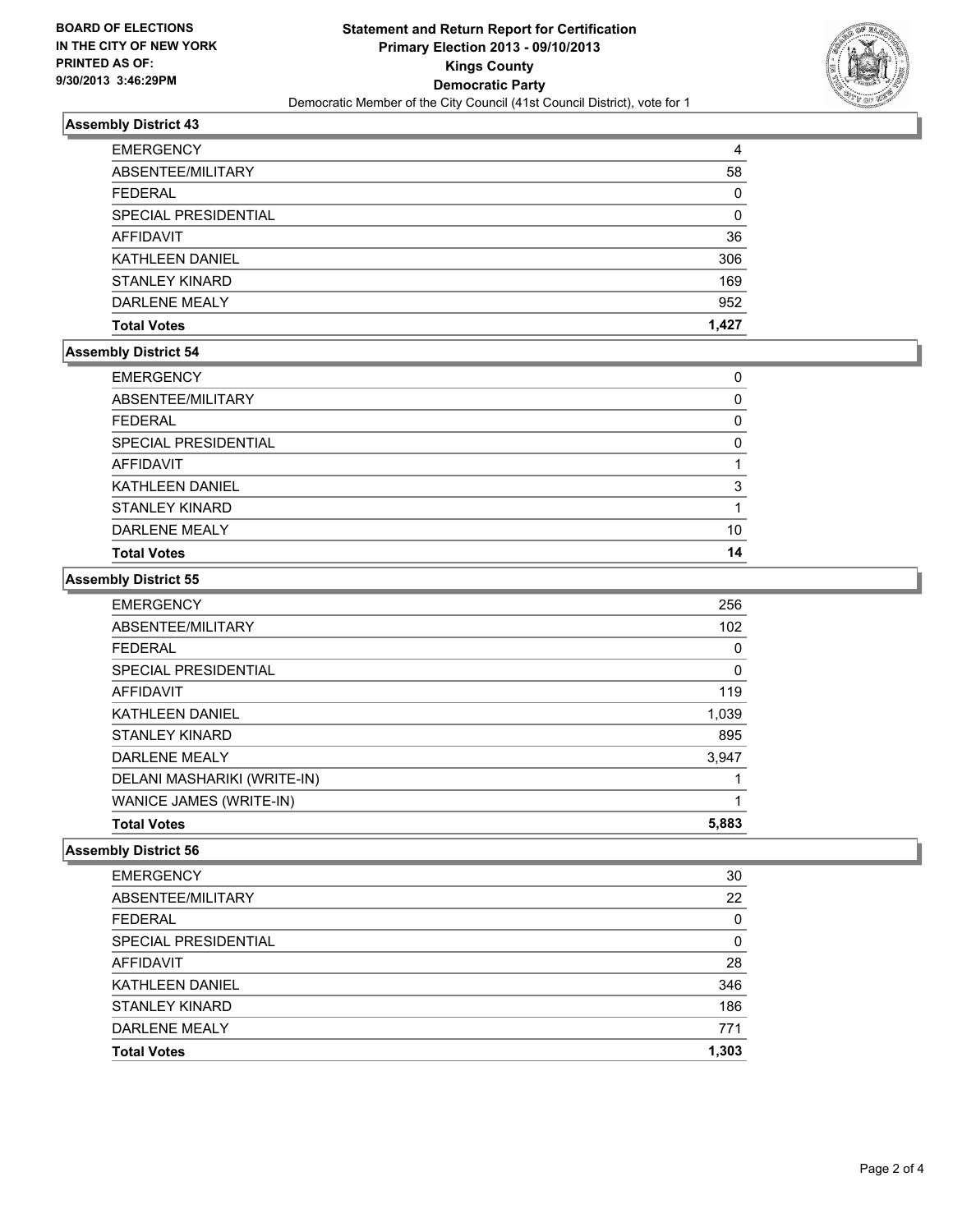

# **Assembly District 58**

| <b>Total Votes</b>          | 2.842 |
|-----------------------------|-------|
| KIRSTEN JOHN FOY (WRITE-IN) |       |
| DARLENE MEALY               | 1,927 |
| <b>STANLEY KINARD</b>       | 324   |
| <b>KATHLEEN DANIEL</b>      | 590   |
| AFFIDAVIT                   | 64    |
| SPECIAL PRESIDENTIAL        | 0     |
| <b>FEDERAL</b>              | 0     |
| ABSENTEE/MILITARY           | 50    |
| <b>EMERGENCY</b>            | 90    |